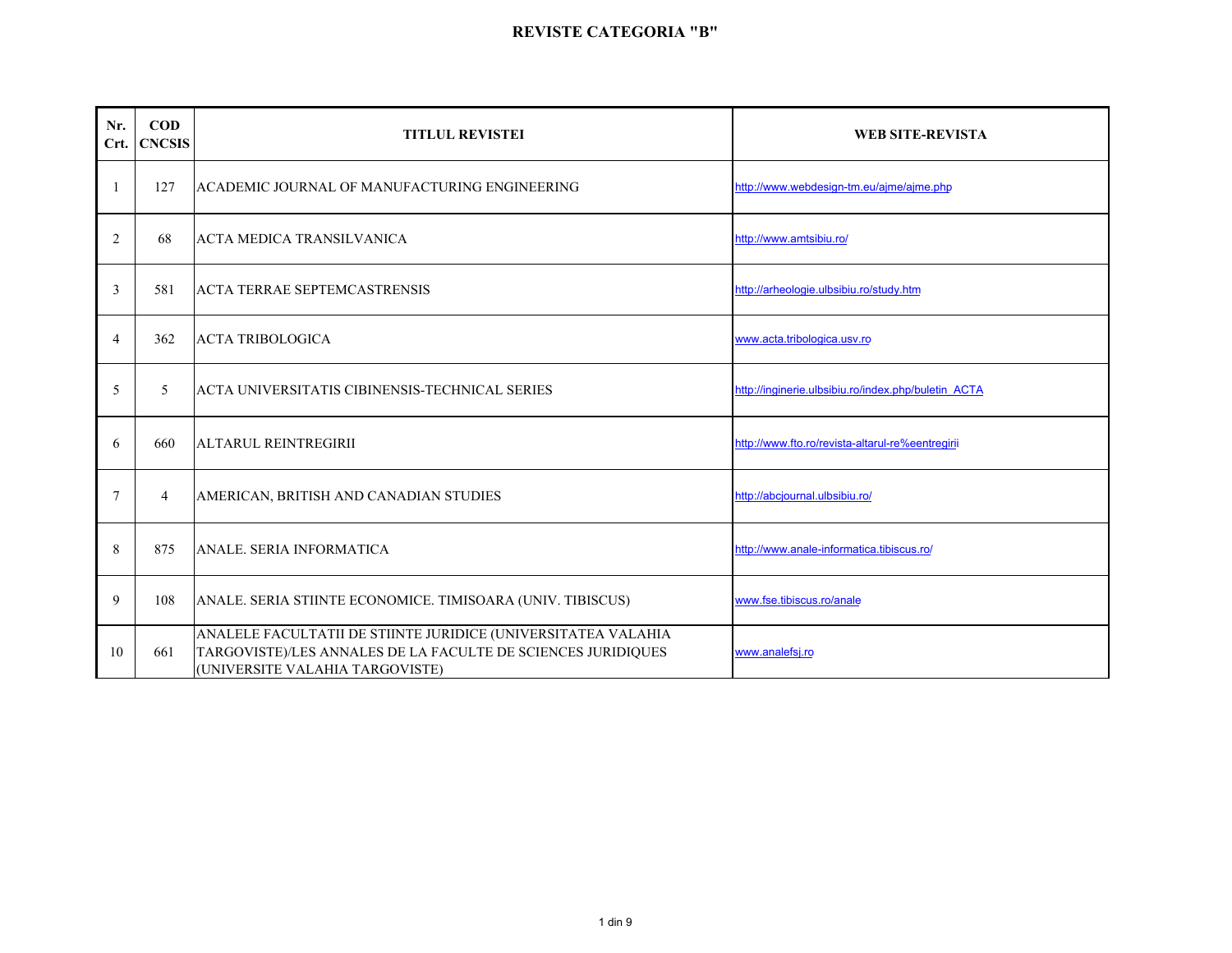| Nr.<br>Crt. | $\mathbf{COD}$<br><b>CNCSIS</b> | <b>TITLUL REVISTEI</b>                                                                                                                                           | WEB SITE-REVISTA                                                                              |
|-------------|---------------------------------|------------------------------------------------------------------------------------------------------------------------------------------------------------------|-----------------------------------------------------------------------------------------------|
| 11          | 567                             | ANALELE SOCIETATII NATIONALE DE BIOLOGIE CELULARA                                                                                                                | http://www.analelesnbc.ro/                                                                    |
| 12          | 90                              | ANALELE STIINTIFICE ALE UNIVERSITATII ALEXANDRU IOAN CUZA DIN IASI<br>(SERIE NOUA), SECTIUNEA II A. BIOLOGIE VEGETALA                                            | http://www.bio.uaic.ro/publicatii/anale_vegetala/analeVEG.html                                |
| 13          | 60                              | ANALELE STIINTIFICE ALE UNIVERSITATII ALEXANDRU IOAN CUZA DIN IASI<br>(SERIE NOUA). STIINTELE EDUCATIEI                                                          | http://www.psih.uaic.ro/cercetare/anale_st/anale_st.htm                                       |
| 14          | 672                             | ANALELE UNIVERSITATII BUCURESTI-LIMBA SI LITERATURA ROMANA                                                                                                       | http://aub.unibuc.ro/                                                                         |
| 15          | 178                             | ANALELE UNIVERSITATII DIN CRAIOVA SERIA FILOSOFIE                                                                                                                | http://cis01.central.ucv.ro/analele_universitatii/filosofie/                                  |
| 16          | 175                             | ANALELE UNIVERSITATII DIN CRAIOVA, SERIA BIOLOGIE, HORTICULTURA,<br>TEHNOLOGIA PRELUCRARII PRODUSELOR AGRICOLE, INGINERIA MEDIULUI IN<br><b>AGRICULTURA</b>      | http://cis01.central.ucv.ro/analele_universitatii/horticultura/                               |
| 17          | 425                             | ANALELE UNIVERSITATII DIN CRAIOVA. SERIA STIINTE FILOLOGICE. LANGUES ET http://cis01.central.ucv.ro/litere/activ_st/publicatii.htm<br><b>LITERATURES ROMANES</b> |                                                                                               |
| 18          | 12                              | ANALELE UNIVERSITATII DIN CRAIOVA. SERIA STIINTE FILOLOGICE. LINGVISTIC/http://cis01.central.ucv.ro/litere/activ_st/lingvistica.htm                              |                                                                                               |
| 19          | 174                             | ANALELE UNIVERSITATII DIN CRAIOVA: SERIA INGINERIE ELECTRICA                                                                                                     | http://elth.ucv.ro/fisiere/anale/index.htm                                                    |
| 20          | 502                             | ANALELE UNIVERSITATII DIN CRAIOVA-SERIA AGRICULTURA, MONTANOLOGIE,<br><b>CADASTRU</b>                                                                            | http://cis01.central.ucv.ro/analele universitatii/agricultura/                                |
| 21          | 817                             | ANALELE UNIVERSITATII DIN ORADEA. FASCICULA DE ENERGETICA                                                                                                        | www.energy-cie.ro                                                                             |
| 22          | 668                             | ANALELE UNIVERSITATII DIN ORADEA-FASCICULA : ECOTOXICOLOGIE,<br>ZOOTEHNIE SI TEHNOLOGII DE INDUSTRIE ALIMENTARA                                                  | http://protmed.uoradea.ro/facultate/anale/ecotox_zooteh_ind_alim/ecotox<br>ooteh ind alim.htm |
| 23          | 686                             | ANALELE UNIVERSITATII DIN ORADEA-FASCICULA PROTECTIA MEDIULUI                                                                                                    | http://protmed.uoradea.ro/facultate/anale/protectia mediului/protectia med<br>ului.htm        |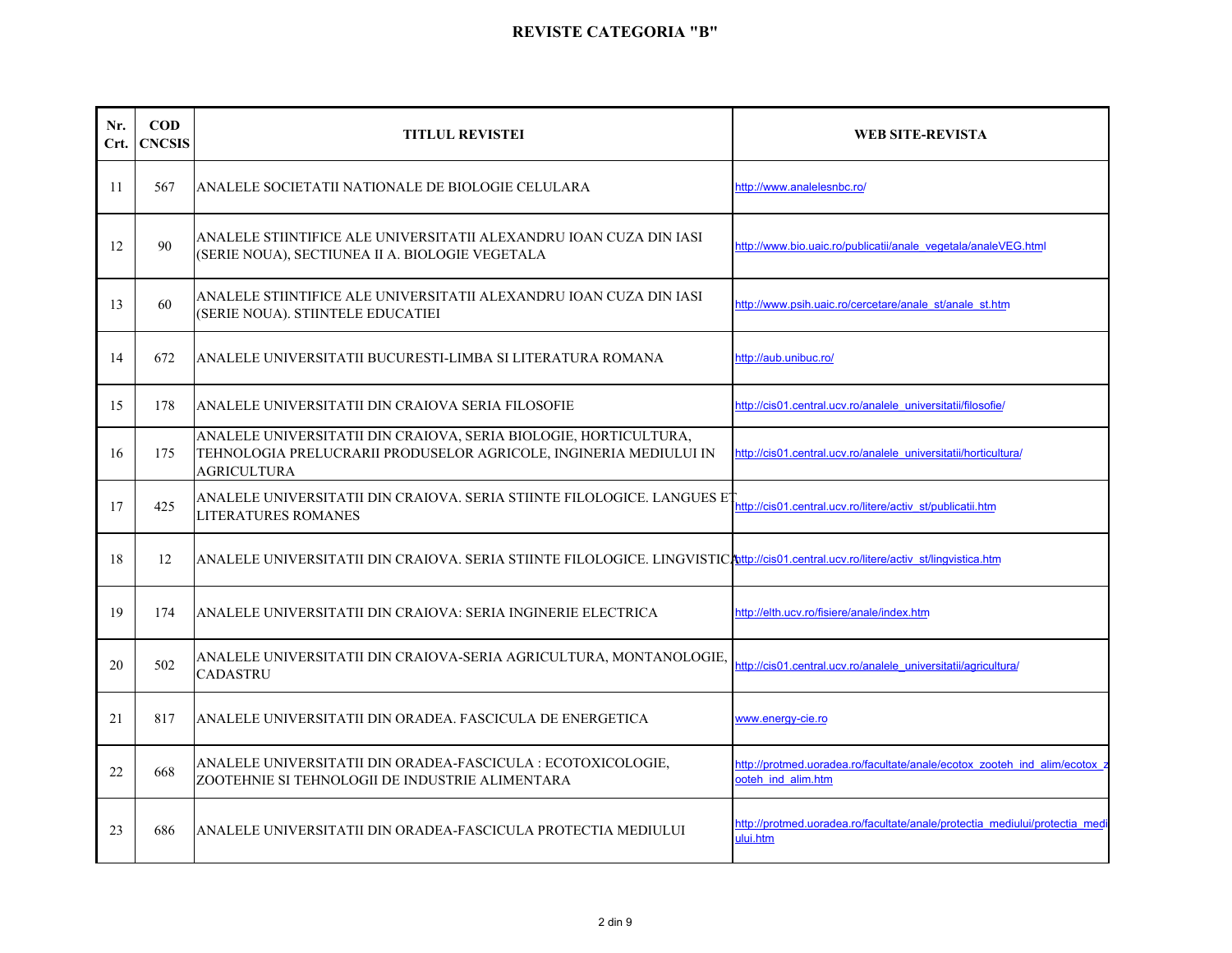| Nr.<br>Crt. | $\bf{COD}$<br><b>CNCSIS</b> | <b>TITLUL REVISTEI</b>                                                                                                                                                                                                           | <b>WEB SITE-REVISTA</b>                                       |
|-------------|-----------------------------|----------------------------------------------------------------------------------------------------------------------------------------------------------------------------------------------------------------------------------|---------------------------------------------------------------|
| 24          | 644                         | ANALELE UNIVERSITATII DUNAREA DE JOS DIN GALATI, FASCICULA XV -<br>EDUCATIE FIZICA SI MANAGEMENT IN SPORT/THE ANNALS OF THE UNIVERISTY<br>DUNAREA DE JOS GALATI, FASCICLE XV - PHYSICAL EDUCATION AND SPORT<br><b>MANAGEMENT</b> | www.ann.ugal.ro/efms                                          |
| 25          | 214                         | ANALELE UNIVERSITATII DUNAREA DE JOS DIN GALATI. FASCICOLA II.<br>MATEMATICA. FIZICA. MECANICA TEORETICA                                                                                                                         | http://www.phys.ugal.ro/Annals Fascicle 2/                    |
| 26          | 330                         | ANALELE UNIVERSITATII EFTIMIE MURGU RESITA FASCICOLA DE INGINERIE                                                                                                                                                                | http://www.uem.ro/biblioteca/reviste_uemr/a_fir.html          |
| 27          | 331                         | ANALELE UNIVERSITATII EFTIMIE MURGU RESITA FASCICOLA II - STUDII<br><b>ECONOMICE</b>                                                                                                                                             | www.uni-resita.eu/FH-Sites/uem/index.php?id=1057              |
| 28          | 33                          | ANALELE UNIVERSITATII OVIDIUS. SERIA CHIMIE / OVIDIUS UNIVERSITY ANNAL\$<br>OF CHEMISTRY                                                                                                                                         | http://www.univ-ovidius.ro/anale-chimie/                      |
| 29          | 363                         | ANNALS OF THE SUCEAVA UNIVERSITY-FOOD ENGINEERING                                                                                                                                                                                | www.fia.usv.ro/annals/                                        |
| 30          | 8                           | ANNALS OF THE UNIVERSITY OF CRAIOVA, SERIES PHILOLOGY, ENGLISH                                                                                                                                                                   | http://cis01.central.ucv.ro/litere/activ st/anale engleza.htm |
| 31          | 11                          | ANNALS OF THE UNIVERSITY OF CRAIOVA. SERIES: AUTOMATION, COMPUTERS,<br>ELECTRONICS AND MECHATRONICS                                                                                                                              | http://ace.ucv.ro/anale/index.html                            |
| 32          | 205                         | ANNALS OF THE UNIVERSITY OF ORADEA-FASCICLE OF TEXTILES-<br><b>LEATHERWORK</b>                                                                                                                                                   | http://textile.webhost.uoradea.ro/Revista/index.html          |
| 33          | 487                         | ANUARUL INSTITUTULUI DE ISTORIE GEORGE BARITIU DIN CLUJ-NAPOCA SERIES<br><b>HUMANISTICA</b>                                                                                                                                      | http://www.history-clui.ro/SU/Ro/startSU publicatii.htm       |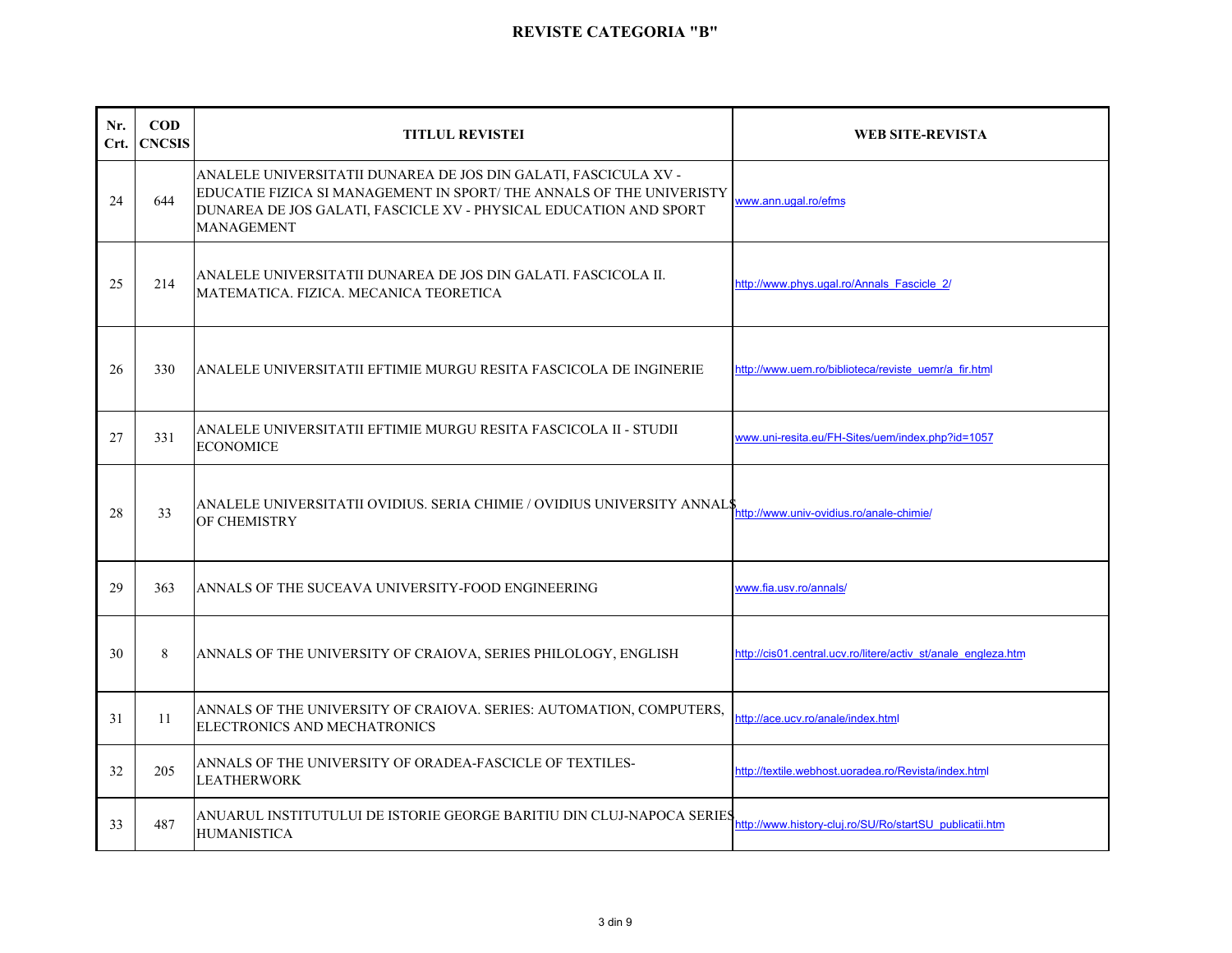| Nr.<br>Crt. | $\bf{COD}$<br><b>CNCSIS</b> | <b>TITLUL REVISTEI</b>                                                                                                                                                                            | <b>WEB SITE-REVISTA</b>                                              |
|-------------|-----------------------------|---------------------------------------------------------------------------------------------------------------------------------------------------------------------------------------------------|----------------------------------------------------------------------|
| 34          | 337                         | APULUM. ACTA MUSEI APULENSIS                                                                                                                                                                      | http://www.anuarulapulum.ro/                                         |
| 35          | 503                         | ASIGURAREA CALITATII-QUALITY ASSURANCE                                                                                                                                                            | http://www.euroqual.pub.ro/ac.htm                                    |
| 36          | 197                         | <b>BULETIN DE PSIHIATRIE INTEGRATIVA</b>                                                                                                                                                          | http://www.socola.ro/bpi.html                                        |
| 37          | 329                         | BULETIN STIINTIFIC. ACADEMIA FORTELOR TERESTRE                                                                                                                                                    | http://buletin.armyacademy.ro/                                       |
| 38          | 543                         | BULETINUL UNIVERSITATII NATIONALE DE APARARE CAROL I                                                                                                                                              | http://buletinul.unap.ro/                                            |
| 39          | 87                          | BULETINUL INSTITUTULUI POLITEHNIC DIN IASI SECTIA: ELECTROTEHNICA,<br>ENERGETICA, ELECTRONICA                                                                                                     | http://www.tuiasi.ro/facultati/eth/index.php?page=820                |
| 40          | 86                          | BULETINUL INSTITUTULUI POLITEHNIC DIN IASI SECTIA: STIINTA SI INGINERIA<br><b>MATERIALELOR</b>                                                                                                    | http://www.tujasi.ro/facultati/sim/index.php?page=588                |
| 41          | 500                         | BULETINUL INSTITUTULUI POLITEHNIC DIN IASI. PUBLICAT DE UNIVERSITATEA<br>TEHNICA GH. ASACHI IASI. SECTIA CONSTRUCTII DE MASINI                                                                    | http://www.tuiasi.ro/facultati/cmmi/index.php?page=695               |
| 42          | 266                         | BULETINUL STIINTIFIC AL UNIVERSITATII POLITEHNICA DIN TIMISOARA,<br>ROMANIA, SERIA AUTOMATICA SI CALCULATOARE                                                                                     | http://www.ac.upt.ro/journal/                                        |
| 43          | 301                         | BULETINUL STIINTIFIC AL UNIVERSITATII POLITEHNICA DIN TIMISOARA,<br>ROMANIA-SERIA MECANICA (SCIENTIFIC BULLETIN OF THE POLITEHNICA<br>UNIVERSITY OF TIMISOARA, ROMANIA, TRANSACTION ON MECHANICS) | http://www.eng.upt.ro/buletin                                        |
| 44          | 252                         | BULETINUL STIINTIFIC AL UNIVERSITATII POLITEHNICA DIN TIMISOARA-SERIA<br>ELECTRONICA SI TELECOMUNICATII                                                                                           | http://hermes.etc.utt.ro/bulletin/bulletin.html                      |
| 45          | 39                          | BULETINUL UNIVERSITATII PETROL-GAZE DIN PLOIESTI SERIA STIINTE SOCIO-<br><b>UMANE SI JURIDICE</b>                                                                                                 | http://www.bulletin.upg-ploiesti.ro/toc.jsp?pageType=SSUJ&language=2 |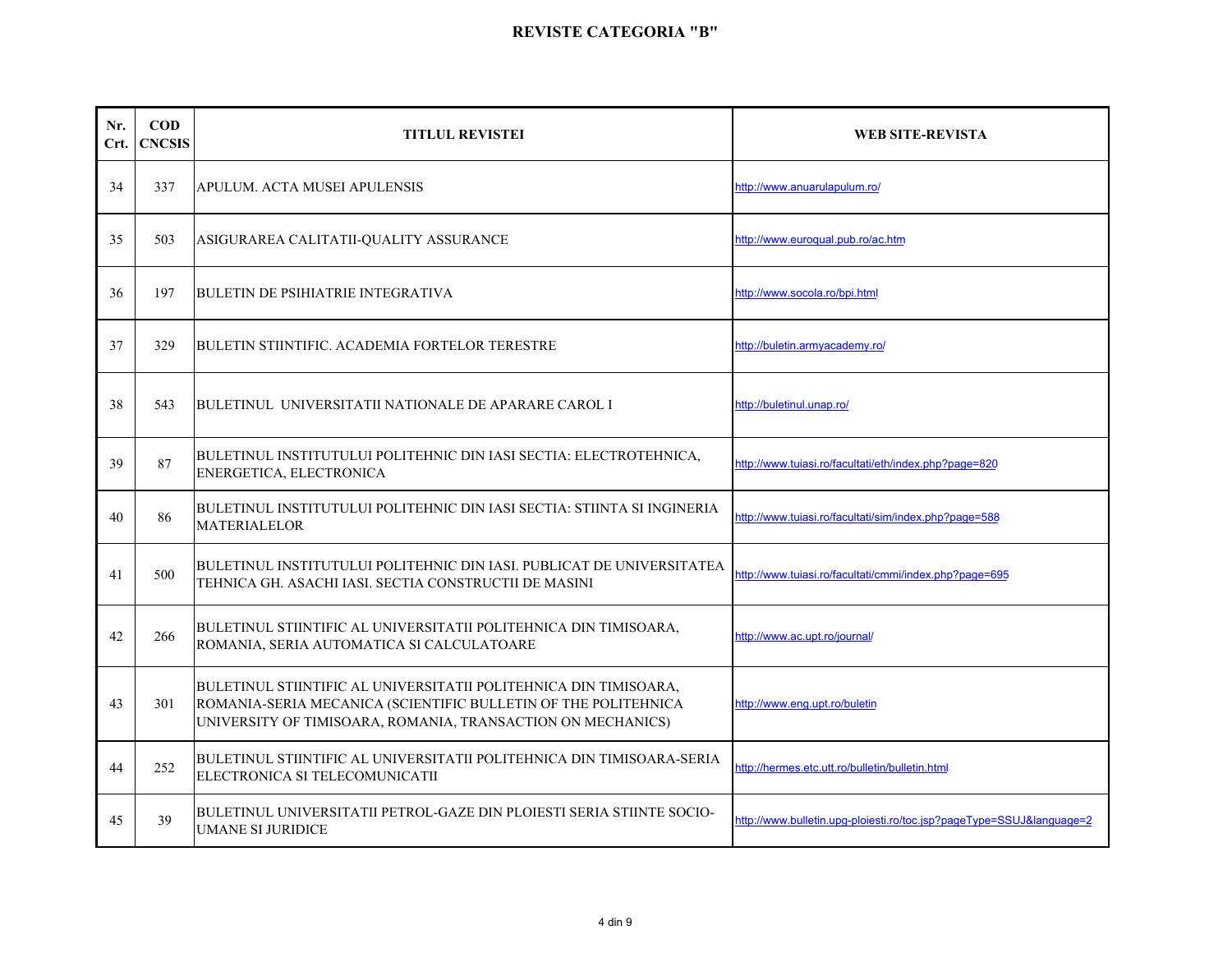| Nr.<br>Crt. | $\bf{COD}$<br><b>CNCSIS</b> | <b>TITLUL REVISTEI</b>                                                                                                   | <b>WEB SITE-REVISTA</b>                                             |
|-------------|-----------------------------|--------------------------------------------------------------------------------------------------------------------------|---------------------------------------------------------------------|
| 46          | 873                         | BULETINUL UNIVERSITATII PETROL-GAZE DIN PLOIESTI SERIA STIINTELE<br><b>EDUCATIEI</b>                                     | http://www.bulletin.upg-ploiesti.ro/toc.jsp?pageType=SEd&language=2 |
| 47          | 37                          | BULETINUL UNIVERSITATII PETROL-GAZE DIN PLOIESTI SERIA TEHNICA                                                           | http://www.bulletin.upq-ploiesti.ro/toc.jsp?pageType=T&language=2   |
| 48          | 491                         | BULLETIN OF THE TRANSILVANIA UNIVERSITY OF BRASOV - SERIES I:<br><b>ENGINEERING SCIENCES</b>                             | http://but.unitbv.ro/BU2008/index.htm                               |
| 49          | 492                         | BULLETIN OF THE TRANSILVANIA UNIVERSITY OF BRASOV - SERIES II:<br>FORESTRY. WOOD INDUSTRY. AGRICULTURAL FOOD ENGINEERING | http://but.unitbv.ro/BU2008/index.htm                               |
| 50          | 493                         | BULLETIN OF THE TRANSILVANIA UNIVERSITY OF BRASOV - SERIES III:<br>MATHEMATICS. INFORMATICS. PHYSICS                     | http://but.unitbv.ro/BU2008/index.htm                               |
| 51          | 494                         | BULLETIN OF THE TRANSILVANIA UNIVERSITY OF BRASOV - SERIES IV: SOCIO-<br>HUMANISTIC SCIENCES                             | http://but.unitbv.ro/BU2008/index.htm                               |
| 52          | 495                         | BULLETIN OF THE TRANSILVANIA UNIVERSITY OF BRASOV - SERIES V:<br><b>ECONOMIC SCIENCES</b>                                | http://but.unitbv.ro/BU2008/index.htm                               |
| 53          | 496                         | BULLETIN OF THE TRANSILVANIA UNIVERSITY OF BRASOV - SERIES VI: MEDICAL<br><b>SCIENCES</b>                                | http://but.unitbv.ro/BU2008/index.htm                               |
| 54          | 688                         | CALITATEA-ACCES LA SUCCES / QUALITY - ACCESS TO SUCCESS                                                                  | http://www.calitatea.srac.ro/                                       |
| 55          | 124                         | CERCETARI EXPERIMENTALE & MEDICO-CHIRURGICALE                                                                            | http://www.jmed.ro/                                                 |
| 56          | 136                         | CERCETARI STIINTIFICE: HORTICULTURA, INGINERIE GENETICA                                                                  | http://www.usab-tm.ro/index.php?id=330                              |
| 57          | 316                         | DACIA. REVUE D'ARCHEOLOGIE ET D'HISTOIRE ANCIENNE. NOUVELLE SERIE                                                        | http://www.instarhparvan.ro/publicatii.htm                          |
| 58          | 76                          | <b>DERMATOVENEROLOGIE</b>                                                                                                | www.srd.ro                                                          |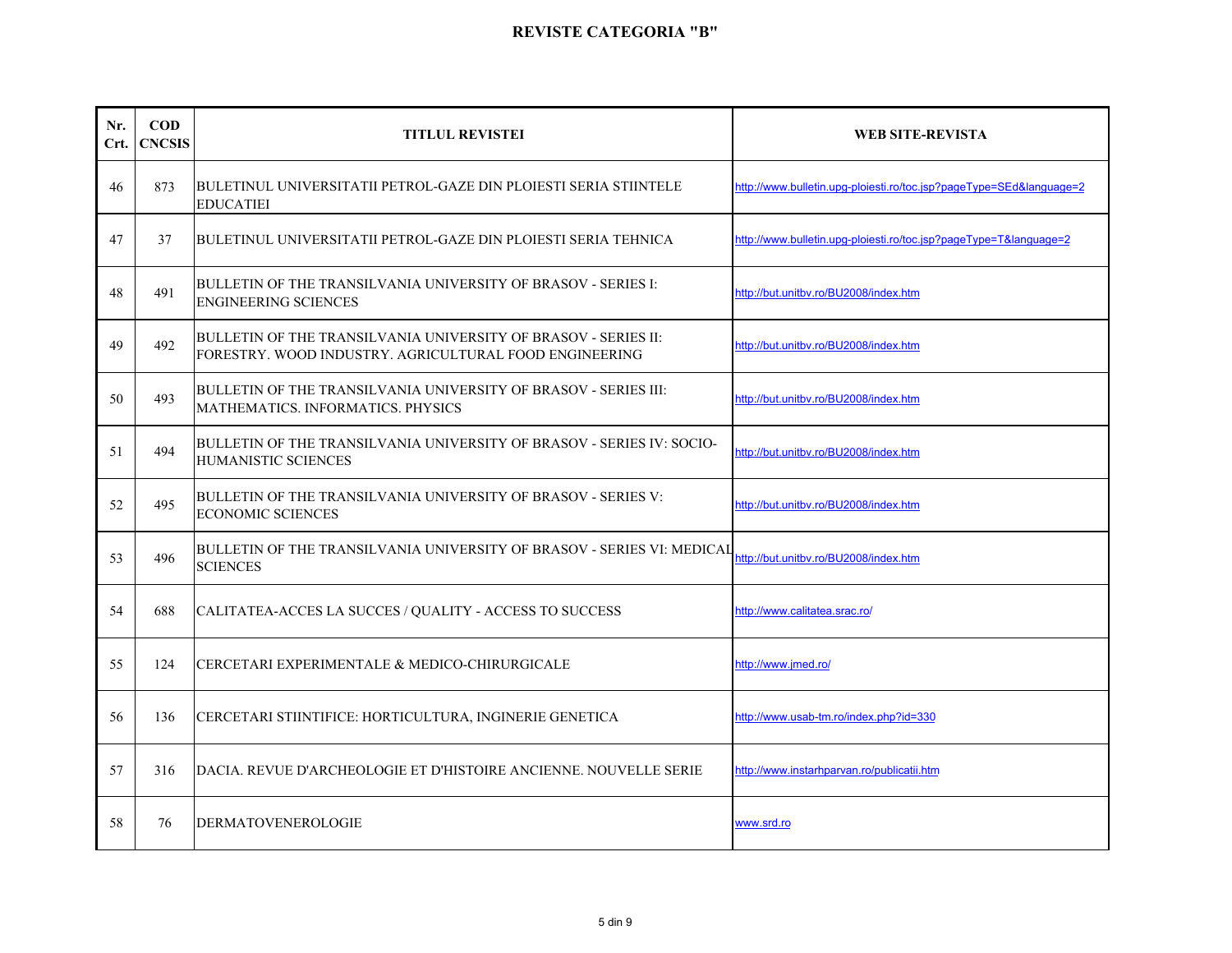| Nr.<br>Crt. | $\mathbf{COD}$<br><b>CNCSIS</b> | <b>TITLUL REVISTEI</b>                                                                     | WEB SITE-REVISTA                              |
|-------------|---------------------------------|--------------------------------------------------------------------------------------------|-----------------------------------------------|
| 59          | 53                              | ECONOMY TRANSDISCIPLINARITY COGNITION                                                      | www.ugb.ro/etc                                |
| 60          | 870                             | <b>EDUCATIA PLUS</b>                                                                       | http://www.uav.ro/seas/index.php?page=14      |
| 61          | 537                             | <b>EUROLIMES</b>                                                                           | http://iser.rdsor.ro/eurolimes.htm            |
| 62          | 541                             | FINANTE-PROVOCARILE VIITORULUI                                                             | http://s132.central.ucv.ro/finante/index.html |
| 63          | 240                             | <b>FIZIOLOGIA - PHYSIOLOGY</b>                                                             | http://revista_fiziologia.umft.ro/            |
| 64          | 347                             | GANDIREA MILITARA ROMANEASCA/ROMANIAN MILITARY THINKING                                    | http://gmr.mapn.ro                            |
| 65          | 546                             | <b>GEOGRAPHIA TECHNICA</b>                                                                 | http://studiacrescent.com/                    |
| 66          | 737                             | <b>INMATEH</b>                                                                             | http://www.inma.ro/inmateh/inmateh.htm        |
| 67          | 203                             | JURNALUL ROMAN DE ANESTEZIE TERAPIE INTENSIVA                                              | http://www.jurnalul-anestezie.ro/             |
| 68          | 727                             | <b>LEX ET SCIENTIA</b>                                                                     | http://lexetscientia.univnt.ro/               |
| 69          | 260                             | LUCRARI STIINTIFICE MANAGEMENT AGRICOL                                                     | http://management.usab-tm.ro/publicatii.php   |
| 70          | 561                             | LUCRARI STIINTIFICE MANAGEMENT, INGINERIE ECONOMICA IN AGRICULTURA<br>SI DEZVOLTARE RURALA | http://www.managusamv.ro/reviste/reviste.htm  |
| 71          | 806                             | LUCRARI STIINTIFICE SERIA A AGRONOMIE USAMV BUCURESTI                                      | http://www.lucrari.agro-bucuresti.ro          |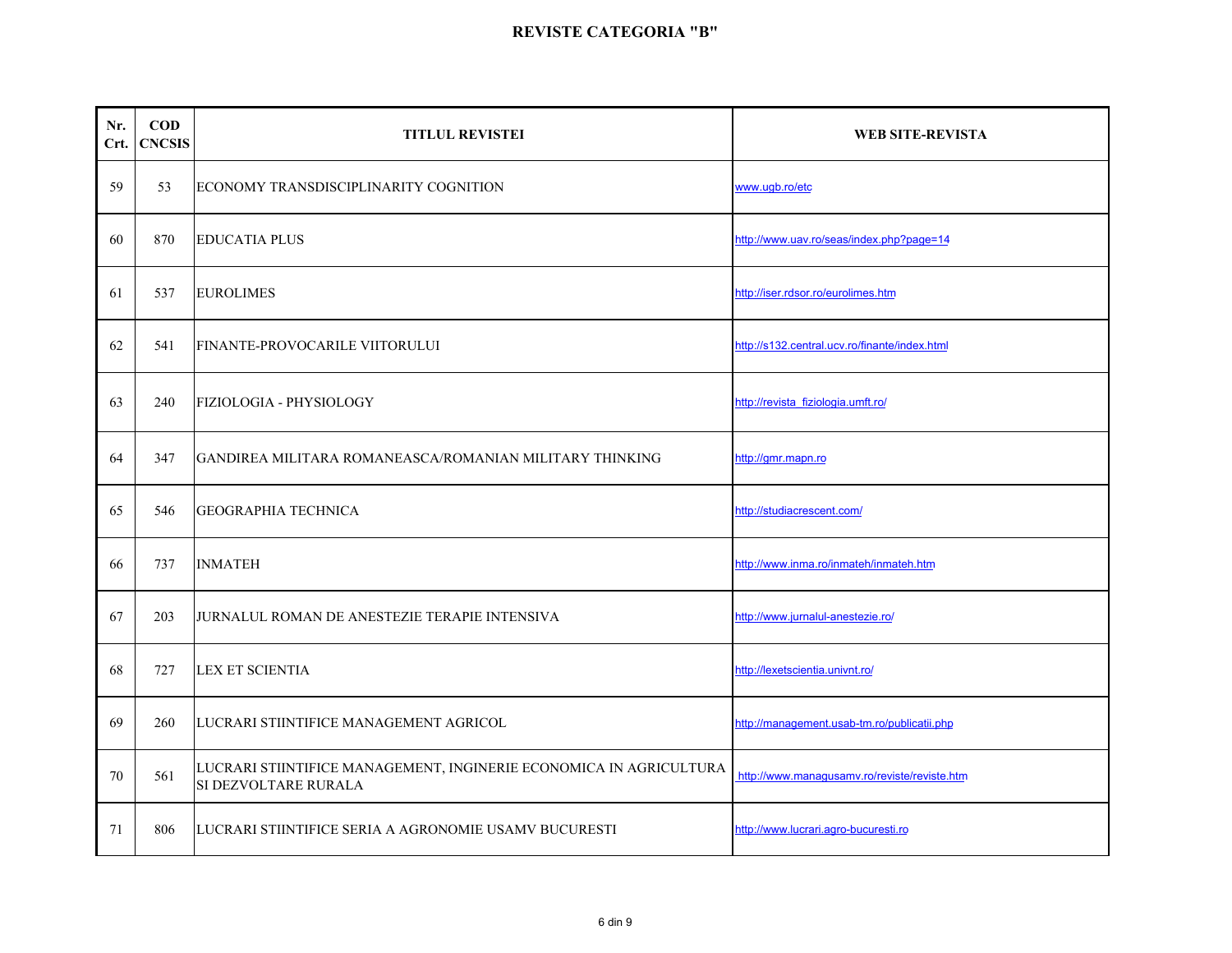| Nr.<br>Crt. | $\mathbf{COD}$<br><b>CNCSIS</b> | <b>TITLUL REVISTEI</b>                                                                   | <b>WEB SITE-REVISTA</b>                                                                        |
|-------------|---------------------------------|------------------------------------------------------------------------------------------|------------------------------------------------------------------------------------------------|
| 72          | 259                             | LUCRARI STIINTIFICE: MEDICINA VETERINARA (SCIENTIFICAL PAPERS:<br>VETERINARY MEDICINE)   | http://www.usab-tm.ro/index.php?id=299                                                         |
| 73          | 254                             | OBSTETRICA SI GINECOLOGIA                                                                | www.sogr.ro                                                                                    |
| 74          | 274                             | ORVOSTUDOMANYI ERTESITO (BULETIN DE STIINTE MEDICALE)                                    | www.orvtudert.ro                                                                               |
| 75          | 278                             | PALESTRICA MILENIULUI III- CIVILIZATIE SI SPORT                                          | www.pm3.ro                                                                                     |
| 76          | 695                             | PHILOLOGICA JASSYENSIA                                                                   | www.philologica-jassyensia.ro                                                                  |
| 77          | 204                             | RECENT -REZULTATELE CERCETARILOR NOASTRE TEHNICE, UNIV. BRASOV                           | www.recentonline.3x.ro                                                                         |
| 78          | 267                             | RESEARCH JOURNAL OF AGRICULTURAL SCIENCE                                                 | http://www.agricultura.usab-tm.ro/publicatii.php                                               |
| 79          | 634                             | REVCAD. REVISTA DE CADASTRU                                                              | http://www.uab.ro/reviste_recunoscute/index.php?cale=revcad                                    |
| 80          | 732                             | <b>REVIEW OF THE AIR FORCE ACADEMY</b>                                                   | http://www.afahc.ro/revista/revista.html                                                       |
| 81          | 328                             | REVISTA ACADEMIEI FORTELOR TERESTRE                                                      | http://revista.armyacademy.ro/                                                                 |
| 82          | 217                             | REVISTA DE ORTOPEDIE SI TRAUMATOLOGIE A ASOCIATIEI DE ORTOPEDIE<br>ROMANO ITALO SPANIOLE | http://www.asoris.ro/                                                                          |
| 83          | 565                             | REVISTA DE PIELARIE INCALTAMINTE                                                         | http://72.52.143.45/~icpiro/index.php?option=com content&task=blogcated<br>ory&id=21&Itemid=31 |
| 84          | 311                             | REVISTA DE STIINTE ALE EDUCATIEI                                                         | http://www.resjournal.uvt.ro/                                                                  |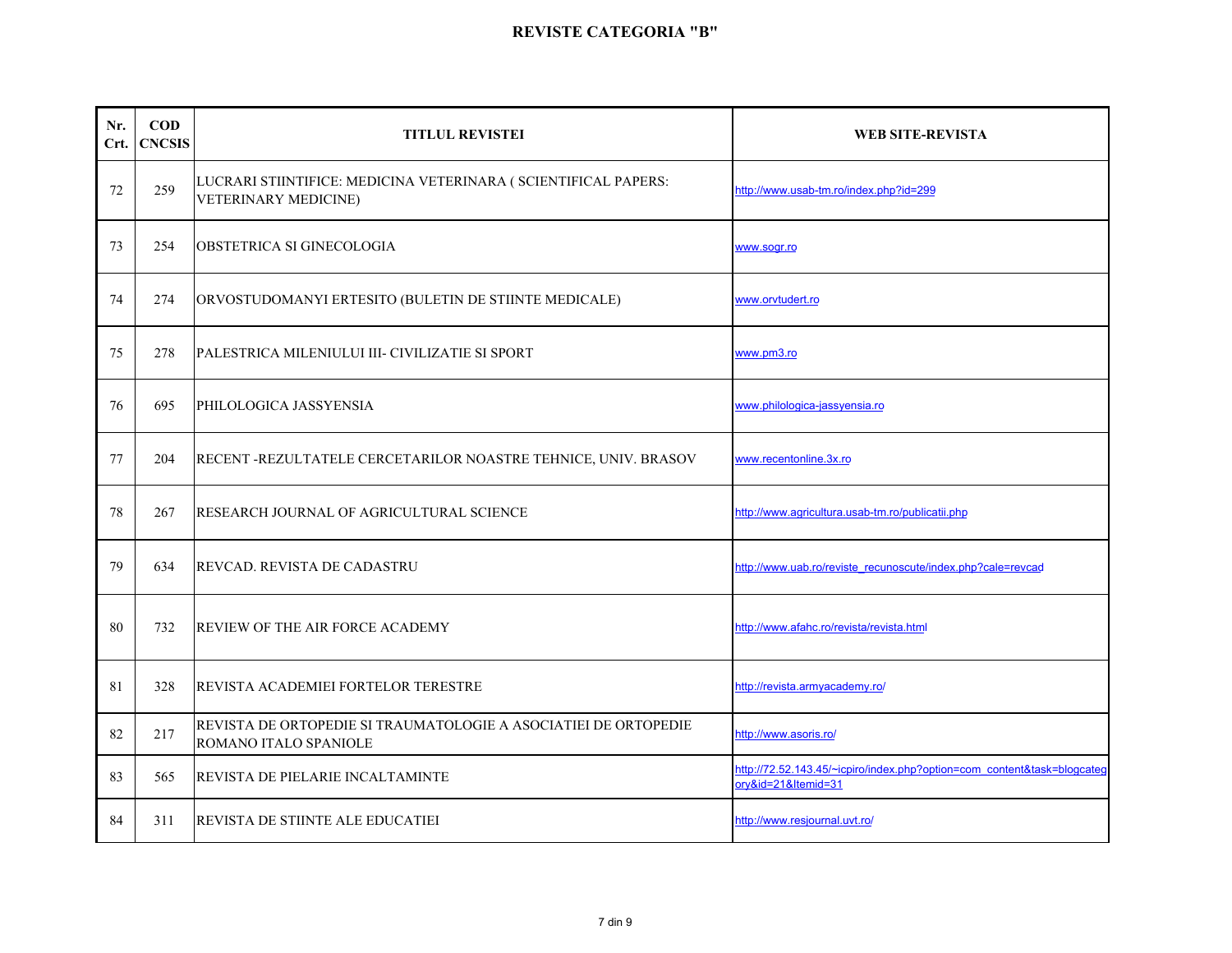| Nr.<br>Crt. | <b>COD</b><br><b>CNCSIS</b> | <b>TITLUL REVISTEI</b>                                                                          | <b>WEB SITE-REVISTA</b>                                                               |
|-------------|-----------------------------|-------------------------------------------------------------------------------------------------|---------------------------------------------------------------------------------------|
| 85          | 176                         | <b>REVISTA DE STIINTE JURIDICE</b>                                                              | http://drept.ucv.ro/                                                                  |
| 86          | 478                         | <b>REVISTA ECONOMICA</b>                                                                        | http://economice.ulbsibiu.ro./rom/profesori/publicatii/revista economica.php          |
| 87          | 293                         | <b>REVISTA MINELOR</b>                                                                          | http://www.infomindeva.ro/revistaminelor/                                             |
| 88          | 470                         | REVISTA ROMANA DE ANATOMIE FUNCTIONALA SI CLINICA, MACRO- SI<br>MICROSCOPICA SI DE ANTROPOLOGIE | http://revanatomie.ro/                                                                |
| 89          | 379                         | REVISTA ROMANA DE CARDIOLOGIE /ROMANIAN HEART JOURNAL                                           | http://www.revistaromanadecardiologie.ro/                                             |
| 90          | 662                         | REVISTA ROMANA DE DREPTUL PROPRIETATII INTELECTUALE                                             | www.rrdpi.ro                                                                          |
| 91          | 785                         | <b>REVISTA ROMANA DE MARKETING</b>                                                              | www.revistademarketing.ro                                                             |
| 92          | 295                         | <b>REVISTA ROMANA DE PSIHIATRIE</b>                                                             | www.e-psihiatrie.ro                                                                   |
| 93          | 824                         | <b>REVISTA UNIVERSITARA DE SOCIOLOGIE</b>                                                       | http://cis01.central.ucv.ro/revistadesociologie/                                      |
| 94          | 600                         | REVUE DES ETUDES SUD-EST EUROPEENNES / JOURNAL OF SOUTH-EAST<br><b>EUROPEAN STUDIES</b>         | http://www.acadsudest.ro//index.php?option=articles&cntid=58&itemID=54                |
| 95          | 343                         | ROBOTICA & MANAGEMENT                                                                           | http://www.uni-resita.eu/FH-Sites/uem/index.php?id=1059                               |
| 96          | 689                         | <b>ROMAI JOURNAL</b>                                                                            | http://www.romai.ro/index.php?option=com_content&view=article&id=33&It<br>emid=28⟨=ro |
| 97          | 172                         | ROMANIAN JOURNAL OF ENGLISH STUDIES                                                             | http://www.litere.uvt.ro/RJES/index.htm                                               |